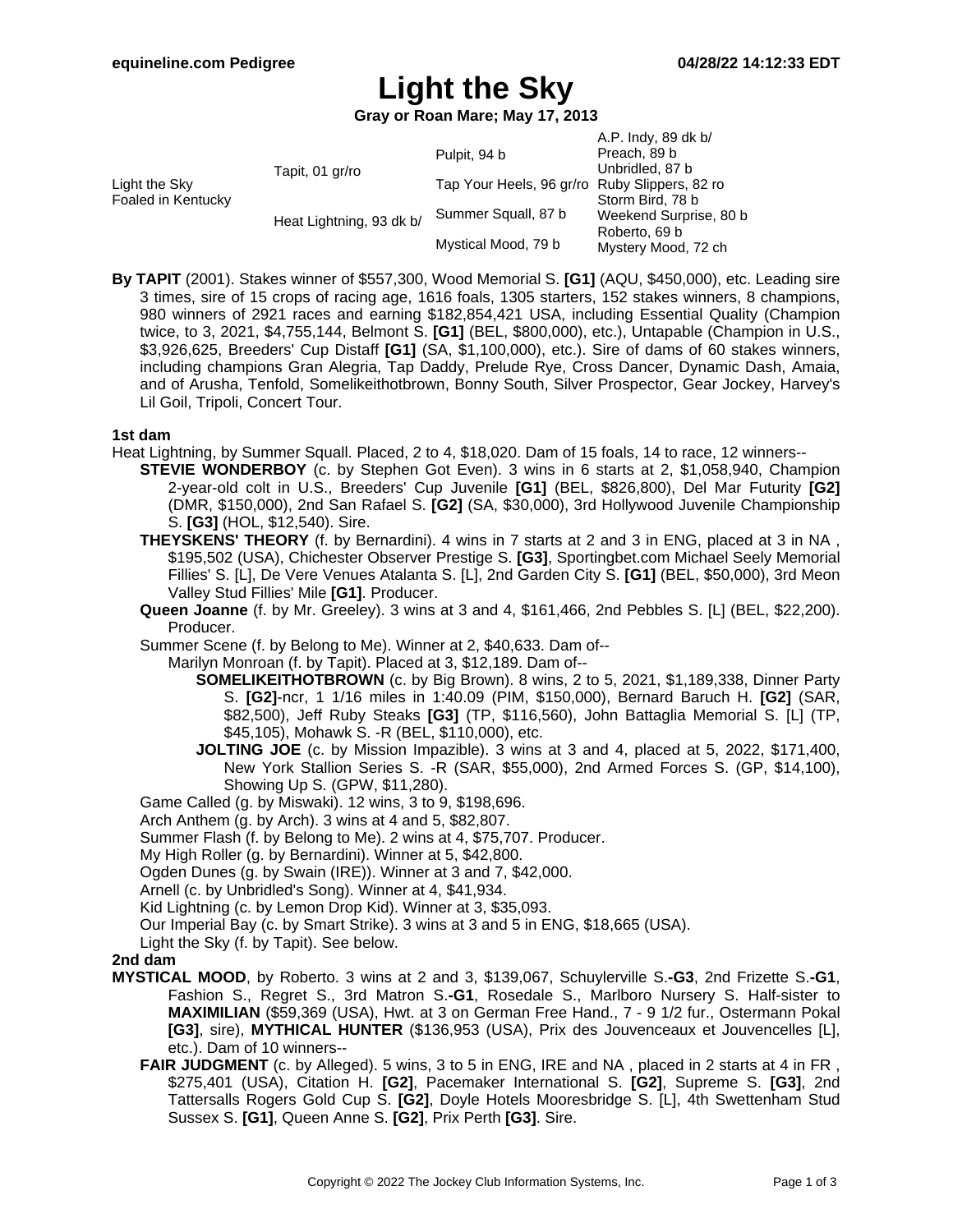## **Light the Sky**

**Gray or Roan Mare; May 17, 2013**

- **LINDA COQUETA** (f. by Rubiano). 4 wins at 3 and 4, \$123,698, Delicada S. (LAD, \$21,000), 3rd Chapel Belle S. [L] (LAD, \$5,500), Truly Bound H. [L] (FG, \$5,500), Ada H. (RP, \$4,400). Dam of--
	- **Alfarabi** (g. by Yes It's True). Winner at 2 and 3, \$155,583, 2nd Arlington Classic S. [L] (AP, \$19,400), Eddie Logan S. (SA, \$14,190), 3rd Pasadena S. (SA, \$7,962).
	- **Capo** (g. by Capote). 4 wins at 3 and 4, \$127,995, 3rd Crown Royal American Turf S. **[G3]** (CD, \$11,380), Commonwealth Turf S. [L] (CD, \$17,115).

**Jelly Cable** (f. by Sky Mesa). Winner at 3 and 4, \$51,784, 3rd Valdale S. (TP, \$4,800). Producer. Meli Magic (f. by Sovereign Dancer). Winner at 3, \$32,410. Dam of--

**GIGI'S MAGIC** (f. by Allen's Prospect). 3 wins at 2 and 3, \$148,220, Jameela S. -R (PIM, \$36,000), 2nd Heavenly Cause S. -R (LRL, \$12,000), Roamin Rachel S. (PHA, \$10,000), 3rd Maryland Million Lassie S. -R (LRL, \$10,000), Little Silver S. (MTH, \$5,500). Producer.

Spend a Dream (f. by Spend a Buck). Winner in 2 starts at 2, \$15,400. Dam of--

- **CLEVER TISH** (f. by Clever Trick). 3 wins at 3 and 4, \$119,686, Frances Slocum H. -R (HOO, \$40,710), 3rd Madison County H. -R (HOO, \$7,425), Madison County H. -R (HOO, \$5,984). Dam of--
	- **Tricky Mon** (g. by Monarchos). 7 wins, 2 to 5, \$188,912, 2nd Prairie Meadows Freshman S. (PRM, \$8,000).

Gimmesumsugar (f. by Orientate). Winner at 3 and 4, \$20,841(USA). Dam of--

- **=JULIETTE (IND)** (f. by Musketier (GER)). 10 wins, 3 to 6, 2022 in IND, \$288,231 (USA), Champion older horse in India, Golconda St. Leger [L], Zavaray S Poonawalla Eclipse S. of India [L], Golden Jubilee President Of India Gold Cup [L], Maharaja Jiwajirao Scindia Trophy [L], Eclipse Stakes of India [L], etc.
- **=Social Truth (IND)** (c. by Planetaire (GB)). Winner at 2, placed at 3, 2022 in IND, 3rd Ebco Livesmart Indian Champagne S. [L].
- Spent Gold (f. by Unaccounted For). Placed at 2, \$4,180. Dam of--
	- **BIG BLUE KITTEN** (r. by Kitten's Joy). 14 wins, 3 to 7 in NA , \$2,983,350 (USA), Champion grass horse in U.S., Sword Dancer Invitational S. **[G1]** (SAR, \$360,000), Joe Hirsch Turf Classic S. **[G1]**-ncr, 1 1/2 miles in 2:23.39 (BEL, \$360,000), United Nations S. **[G1]** (MTH, \$300,000) twice, National Museum of Racing Hall of Fame S. **[G2]** (SAR, \$90,000), Fort Marcy S. **[G3]** (BEL, \$90,000), etc. Sire.
	- Pay the Kitten (f. by Kitten's Joy). Winner at 3, \$41,545. Dam of--
		- **CAN'T BUY LOVE** (f. by Twirling Candy). 4 wins, 2 to 4, 2022, \$182,972(USA), Star Shoot S. [L] (WO, \$75,000(CAN)), 3rd Melody of Colors S. (GP, \$7,350).
	- England Swings (f. by Kitten's Joy). Placed at 3 and 4, \$15,487(USA). Dam of--
		- **Moon Swings** (g. by Malibu Moon). Winner at 3 and 4 in NA and KSA, \$108,940 (USA), 3rd Cup and Saucer S. -R (WO, \$22,500(CAN)), Coronation Futurity -R (WO, \$24,750(CAN)), Clarendon S. -R (WO, \$13,750(CAN)).
- Long Silence (f. by Alleged). Winner at 3 and 4 in ENG, \$13,655 (USA). Dam of--
	- **DAKE** (f. by Gulch). 4 wins at 2 and 3, \$168,948, Panthers S. [L] (PRM, \$30,000), Althea S. (OP, \$24,000), 2nd Sherie A. S. (HAW, \$9,900), 3rd Mesquite Mile Breeders' Cup S. [L] (LS, \$13,750), Sam Houston Distaff H. [L] (HOU, \$5,500), etc. Dam of--
		- Vireo (f. by Touch Gold). 3 wins at 4, \$51,173. Dam of--
			- **Harper County** (g. by Evansville Slew). 5 wins, 2 to 5, \$107,143, 2nd Oklahoma Stallion S. -R (WRD, \$11,452).
	- **WOOD SPRITE** (f. by Woodman). Winner at 2 and 3, \$94,530, Tiffany Lass S. [L] (FG, \$60,000). Dam of--
		- **SPRITELY** (f. by Touch Gold). 6 wins, 2 to 4, \$463,378, Sugar Maple S. [L] (CT, \$144,000), Quick Mischief S. (BEL, \$40,350), Honey Bee H. (MED, \$36,000), 2nd Molly Pitcher S. **[G2]** (MTH, \$60,000), First Flight H. **[G2]** (BEL, \$30,000), etc. Dam of--
			- **PAUSEFORTHECAUSE** (f. by Giant's Causeway). 7 wins, 2 to 4, \$546,093, Garland of Roses S. [L] (AQU, \$57,750), Iroquois S. -R (BEL, \$86,625), 2nd Broadway S. -R (AQU, \$21,500), 3rd Hurricane Bertie S. **[G3]** (GP, \$14,400), Iroquois S. -R (BEL, \$18,900), etc.
			- **Tossup** (f. by Pioneerof the Nile). Placed at 2, \$42,288, 2nd Lynbrook S. -R (BEL, \$20,000).
		- **AILALEA** (f. by Pulpit). 3 wins at 2 and 3, \$228,389, Dogwood S. **[G3]** (CD, \$66,274),